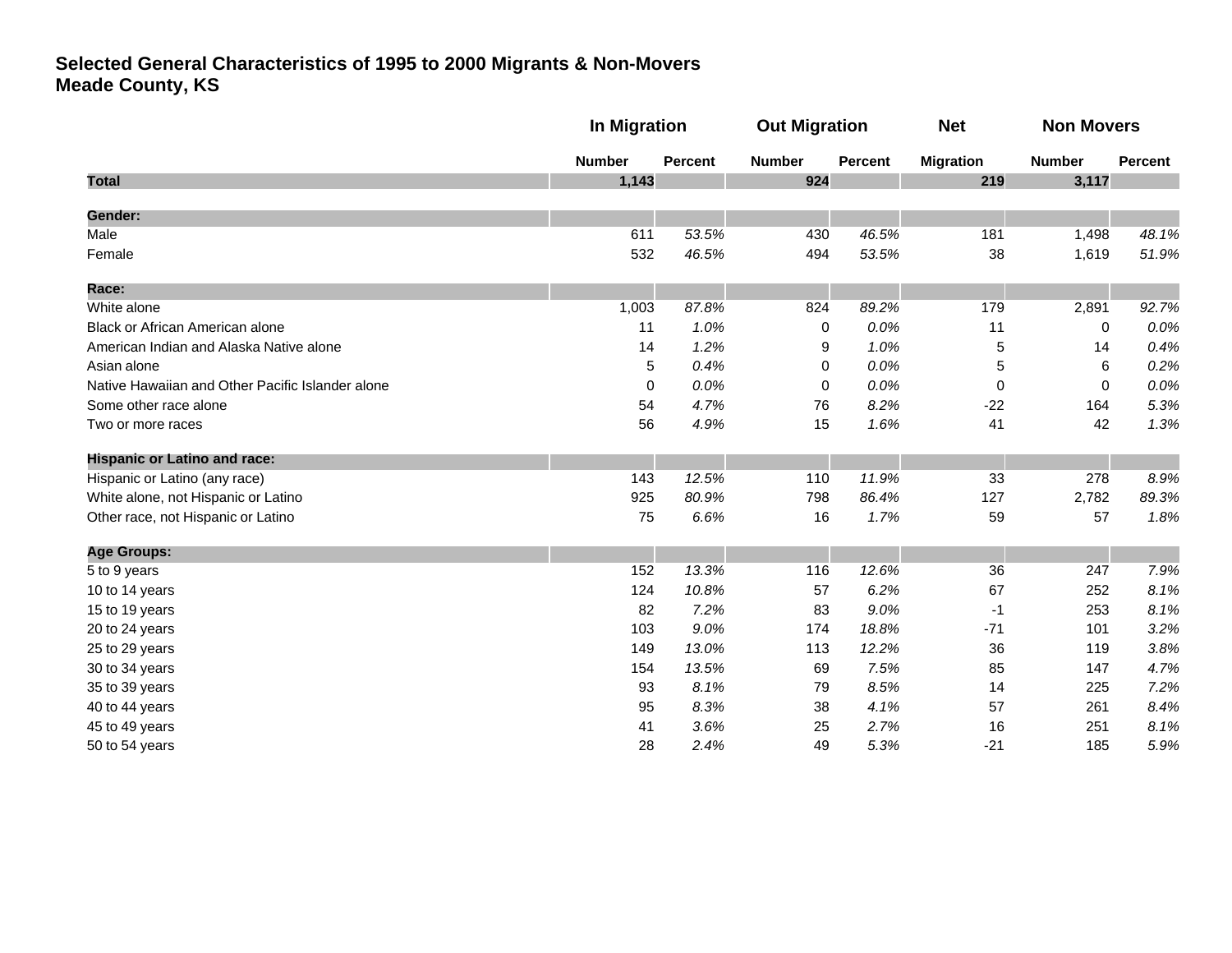|                                                                   | In Migration   |                                                   | <b>Out Migration</b> |               | <b>Net</b>     | <b>Non Movers</b> |       |
|-------------------------------------------------------------------|----------------|---------------------------------------------------|----------------------|---------------|----------------|-------------------|-------|
|                                                                   | <b>Number</b>  | <b>Number</b><br><b>Percent</b><br><b>Percent</b> | <b>Migration</b>     | <b>Number</b> | Percent        |                   |       |
| <b>Age Groups (continued):</b>                                    |                |                                                   |                      |               |                |                   |       |
| 55 to 59 years                                                    | 27             | 2.4%                                              | 34                   | 3.7%          | $-7$           | 121               | 3.9%  |
| 60 to 64 years                                                    | 34             | 3.0%                                              | 43                   | 4.7%          | -9             | 192               | 6.2%  |
| 65 to 69 years                                                    | 25             | 2.2%                                              | 6                    | 0.6%          | 19             | 206               | 6.6%  |
| 70 to 74 years                                                    | 12             | 1.0%                                              | $\overline{7}$       | 0.8%          | 5              | 163               | 5.2%  |
| 75 to 79 years                                                    | 10             | 0.9%                                              | 11                   | 1.2%          | $-1$           | 131               | 4.2%  |
| 80 to 84 years                                                    | $\overline{2}$ | 0.2%                                              | 15                   | 1.6%          | $-13$          | 97                | 3.1%  |
| 85 years and over                                                 | 12             | 1.0%                                              | 5                    | 0.5%          | $\overline{7}$ | 166               | 5.3%  |
| <b>Educational Attainment (Population age 25 years and over):</b> |                |                                                   |                      |               |                |                   |       |
| Less than 9th grade                                               | 75             | 11.0%                                             | 20                   | 4.0%          | 55             | 249               | 11.0% |
| 9th - 12th grade, no diploma                                      | 48             | 7.0%                                              | 67                   | 13.6%         | $-19$          | 208               | 9.2%  |
| High school graduate or equivalency                               | 183            | 26.8%                                             | 138                  | 27.9%         | 45             | 657               | 29.0% |
| Some college, no degree                                           | 161            | 23.6%                                             | 130                  | 26.3%         | 31             | 618               | 27.3% |
| Associate degree                                                  | 41             | 6.0%                                              | 29                   | 5.9%          | 12             | 128               | 5.7%  |
| Bachelor's degree                                                 | 129            | 18.9%                                             | 77                   | 15.6%         | 52             | 267               | 11.8% |
| Graduate or professional degree                                   | 45             | 6.6%                                              | 33                   | 6.7%          | 12             | 137               | 6.1%  |
| Household Types (HH population age 5 years and over):             |                |                                                   |                      |               |                |                   |       |
| Married-couple family HH with children under 18                   | 690            | 62.2%                                             | 360                  | 43.4%         | 330            | 1,440             | 47.7% |
| Married-couple family HH without children under 18                | 190            | 17.1%                                             | 180                  | 21.7%         | 10             | 980               | 32.5% |
| Other family households with children under 18                    | 80             | 7.2%                                              | 120                  | 14.5%         | $-40$          | 150               | 5.0%  |
| Other family households without children under 18                 | 30             | 2.7%                                              | 0                    | 0.0%          | 30             | 70                | 2.3%  |
| Non-family households                                             | 120            | 10.8%                                             | 170                  | 20.5%         | $-50$          | 380               | 12.6% |
| Household Income in 1999 (HH population age 5 years and over):    |                |                                                   |                      |               |                |                   |       |
| Under \$25,000                                                    | 280            | 25.2%                                             | 280                  | 33.7%         | 0              | 650               | 21.5% |
| \$25,000 to \$49,999                                              | 450            | 40.5%                                             | 290                  | 34.9%         | 160            | 1,180             | 39.1% |
| \$50,000 to \$74,999                                              | 230            | 20.7%                                             | 140                  | 16.9%         | 90             | 690               | 22.8% |
| \$75,000 to \$99,999                                              | 100            | 9.0%                                              | 10                   | 1.2%          | 90             | 310               | 10.3% |
| \$100,000 to \$199,999                                            | 50             | 4.5%                                              | 110                  | 13.3%         | $-60$          | 200               | 6.6%  |
| \$200,000 or more                                                 | 10             | 0.9%                                              | 20                   | 2.4%          | $-10$          | 30                | 1.0%  |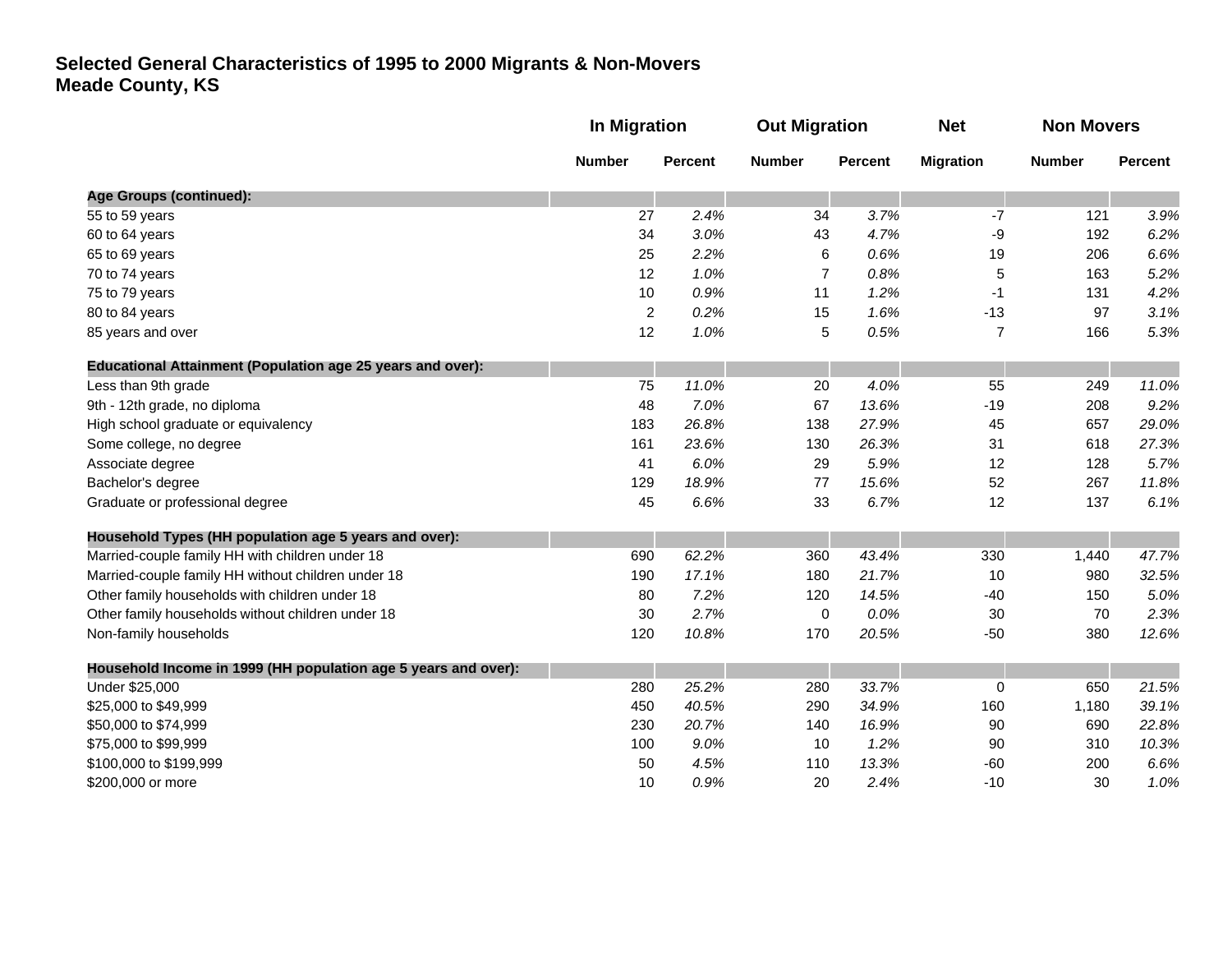|                                                                                       |               | In Migration   |                         | <b>Out Migration</b> |                  | <b>Non Movers</b> |                |
|---------------------------------------------------------------------------------------|---------------|----------------|-------------------------|----------------------|------------------|-------------------|----------------|
|                                                                                       | <b>Number</b> | <b>Percent</b> | <b>Number</b>           | <b>Percent</b>       | <b>Migration</b> | <b>Number</b>     | <b>Percent</b> |
| Income of Persons in 1999 (Population age 16 and over):                               |               |                |                         |                      |                  |                   |                |
| No income                                                                             | 155           | 18.1%          | 48                      | 6.5%                 | 107              | 246               | 9.6%           |
| less than \$4,999                                                                     | 96            | 11.2%          | 131                     | 17.7%                | $-35$            | 313               | 12.2%          |
| $$5,000 - $9,999$                                                                     | 60            | 7.0%           | 71                      | 9.6%                 | $-11$            | 325               | 12.7%          |
| \$10,000 - \$14,999                                                                   | 86            | 10.0%          | 157                     | 21.2%                | $-71$            | 294               | 11.5%          |
| \$15,000 - \$19,999                                                                   | 106           | 12.4%          | 62                      | 8.4%                 | 44               | 225               | 8.8%           |
| \$20,000 - \$24,999                                                                   | 81            | 9.5%           | 58                      | 7.8%                 | 23               | 251               | 9.8%           |
| \$25,000 - \$34,999                                                                   | 126           | 14.7%          | 83                      | 11.2%                | 43               | 401               | 15.6%          |
| \$35,000 - \$49,999                                                                   | 90            | 10.5%          | 89                      | 12.0%                | 1                | 222               | 8.7%           |
| \$50,000 - \$74,999                                                                   | 44            | 5.1%           | 28                      | 3.8%                 | 16               | 176               | 6.9%           |
| \$75,000 - \$99,999                                                                   | 9             | 1.1%           | $\overline{\mathbf{4}}$ | 0.5%                 | 5                | 56                | 2.2%           |
| \$100,000 and over                                                                    | 4             | 0.5%           | 10                      | 1.3%                 | -6               | 54                | 2.1%           |
| Labor Force Status (Population age 16 and over):                                      |               |                |                         |                      |                  |                   |                |
| Employed                                                                              | 550           | 64.2%          | 481                     | 64.9%                | 69               | 1,485             | 57.9%          |
| Unemployed                                                                            | 21            | 2.5%           | 20                      | 2.7%                 | 1                | 40                | 1.6%           |
| Armed forces                                                                          | $\sqrt{5}$    | 0.6%           | 0                       | 0.0%                 | 5                | $\mathbf 0$       | 0.0%           |
| Not in labor force                                                                    | 281           | 32.8%          | 240                     | 32.4%                | 41               | 1,038             | 40.5%          |
| Occupation (Employed civilian population age 16 and over):                            |               |                |                         |                      |                  |                   |                |
| Management, professional and related occupations :                                    |               |                |                         |                      |                  |                   |                |
| Management business and financial                                                     | 64            | 11.6%          | 54                      | 11.2%                | 10               | 336               | 22.6%          |
| Professional and related                                                              | 121           | 22.0%          | 91                      | 18.9%                | 30               | 195               | 13.1%          |
| Service occupations:                                                                  |               |                |                         |                      |                  |                   |                |
| Protective service                                                                    | $\sqrt{5}$    | 0.9%           | 0                       | 0.0%                 | 5                | 18                | 1.2%           |
| Other service                                                                         | 102           | 18.5%          | 100                     | 20.8%                | $\overline{c}$   | 197               | 13.3%          |
| Sales and office occupations:<br>Sales and related                                    | 31            | 5.6%           | 35                      | 7.3%                 |                  | 105               | 7.1%           |
|                                                                                       |               |                |                         |                      | -4               |                   |                |
| Office and administrative support                                                     | 54            | 9.8%           | 58                      | 12.1%                | -4               | 174               | 11.7%          |
| Farming fishing and forestry occupations                                              | 57            | 10.4%          | 10                      | 2.1%                 | 47               | 83                | 5.6%           |
| Construction, extractions and maintenance occupations:<br>Construction and extraction | 23            | 4.2%           | 13                      | 2.7%                 | 10               | 90                | 6.1%           |
| Installation maintenance and repair                                                   | 31            | 5.6%           | 30                      | 6.2%                 | $\mathbf{1}$     | 94                | 6.3%           |
|                                                                                       |               |                |                         |                      |                  |                   |                |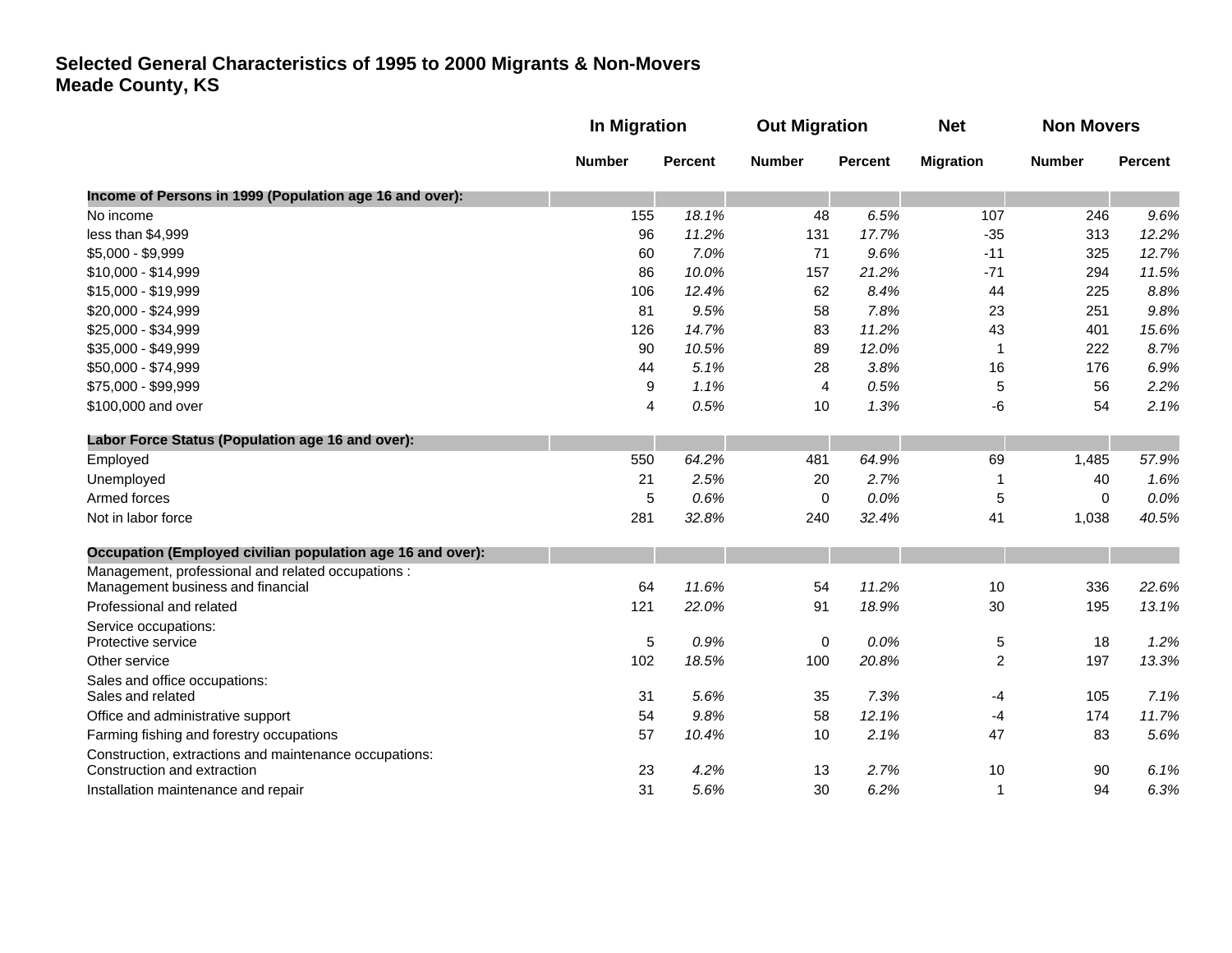|                                                                           | <b>In Migration</b> |                | <b>Out Migration</b> |         | <b>Net</b>       | <b>Non Movers</b> |                |
|---------------------------------------------------------------------------|---------------------|----------------|----------------------|---------|------------------|-------------------|----------------|
|                                                                           | <b>Number</b>       | <b>Percent</b> | <b>Number</b>        | Percent | <b>Migration</b> | <b>Number</b>     | <b>Percent</b> |
| <b>Occupation (continued):</b>                                            |                     |                |                      |         |                  |                   |                |
| Production, transportation and material moving occupations:<br>Production | 25                  | 4.5%           | 55                   | 11.4%   | $-30$            | 74                | 5.0%           |
| Transportation and material moving                                        | 37                  | 6.7%           | 35                   | 7.3%    | $\overline{2}$   | 119               | 8.0%           |
| Industry (Employed civilian population age 16 and over):                  |                     |                |                      |         |                  |                   |                |
| Agriculture, forestry, fishing, and hunting                               | 97                  | 17.6%          | 36                   | 7.5%    | 61               | 319               | 21.5%          |
| Mining                                                                    | 6                   | 1.1%           | 4                    | 0.8%    | $\overline{c}$   | 21                | 1.4%           |
| Construction                                                              | 32                  | 5.8%           | 26                   | 5.4%    | 6                | 95                | 6.4%           |
| Manufacturing                                                             | 24                  | 4.4%           | 52                   | 10.8%   | $-28$            | 81                | 5.5%           |
| Wholesale trade                                                           | 16                  | 2.9%           | 29                   | 6.0%    | $-13$            | 45                | 3.0%           |
| Retail trade                                                              | 47                  | 8.5%           | 41                   | 8.5%    | 6                | 139               | 9.4%           |
| Transportation, warehousing, and utilities                                | 43                  | 7.8%           | 36                   | 7.5%    | $\overline{7}$   | 129               | 8.7%           |
| Information                                                               | 6                   | 1.1%           | 19                   | 4.0%    | $-13$            | 21                | 1.4%           |
| Finance, insurance, real estate, and rental and leasing                   | 16                  | 2.9%           | 20                   | 4.2%    | -4               | 48                | 3.2%           |
| Prof., sci., mgmt, admin. & waste mgmt services                           | 18                  | 3.3%           | 33                   | 6.9%    | $-15$            | 33                | 2.2%           |
| Educational, health, and social services                                  | 149                 | 27.1%          | 126                  | 26.2%   | 23               | 326               | 22.0%          |
| Arts, ent., rec., accommodation, & food services                          | 41                  | 7.5%           | 40                   | 8.3%    | -1               | 83                | 5.6%           |
| Other services (except public administration)                             | 43                  | 7.8%           | 17                   | 3.5%    | 26               | 68                | 4.6%           |
| Public administration                                                     | 12                  | 2.2%           | $\overline{c}$       | 0.4%    | 10               | 77                | 5.2%           |
| <b>Marital Status (Population age 15 and over):</b>                       |                     |                |                      |         |                  |                   |                |
| Now married (except separated)                                            | 584                 | 67.4%          | 415                  | 55.3%   | 169              | 1,772             | 67.7%          |
| Widowed                                                                   | 13                  | 1.5%           | 29                   | 3.9%    | $-16$            | 283               | 10.8%          |
| <b>Divorced</b>                                                           | 84                  | 9.7%           | 74                   | 9.9%    | 10               | 116               | 4.4%           |
| Separated                                                                 | 11                  | 1.3%           | $\overline{c}$       | 0.3%    | 9                | 21                | 0.8%           |
| Never married                                                             | 175                 | 20.2%          | 231                  | 30.8%   | $-56$            | 426               | 16.3%          |
| Poverty Status in 1999 (Population for whom determined):                  |                     |                |                      |         |                  |                   |                |
| Family income in 1999 below poverty level                                 | 132                 | 11.8%          | 164                  | 19.5%   | $-32$            | 226               | 7.5%           |
| Family income in 1999 at or above poverty level                           | 984                 | 88.2%          | 679                  | 80.5%   | 305              | 2,804             | 92.5%          |